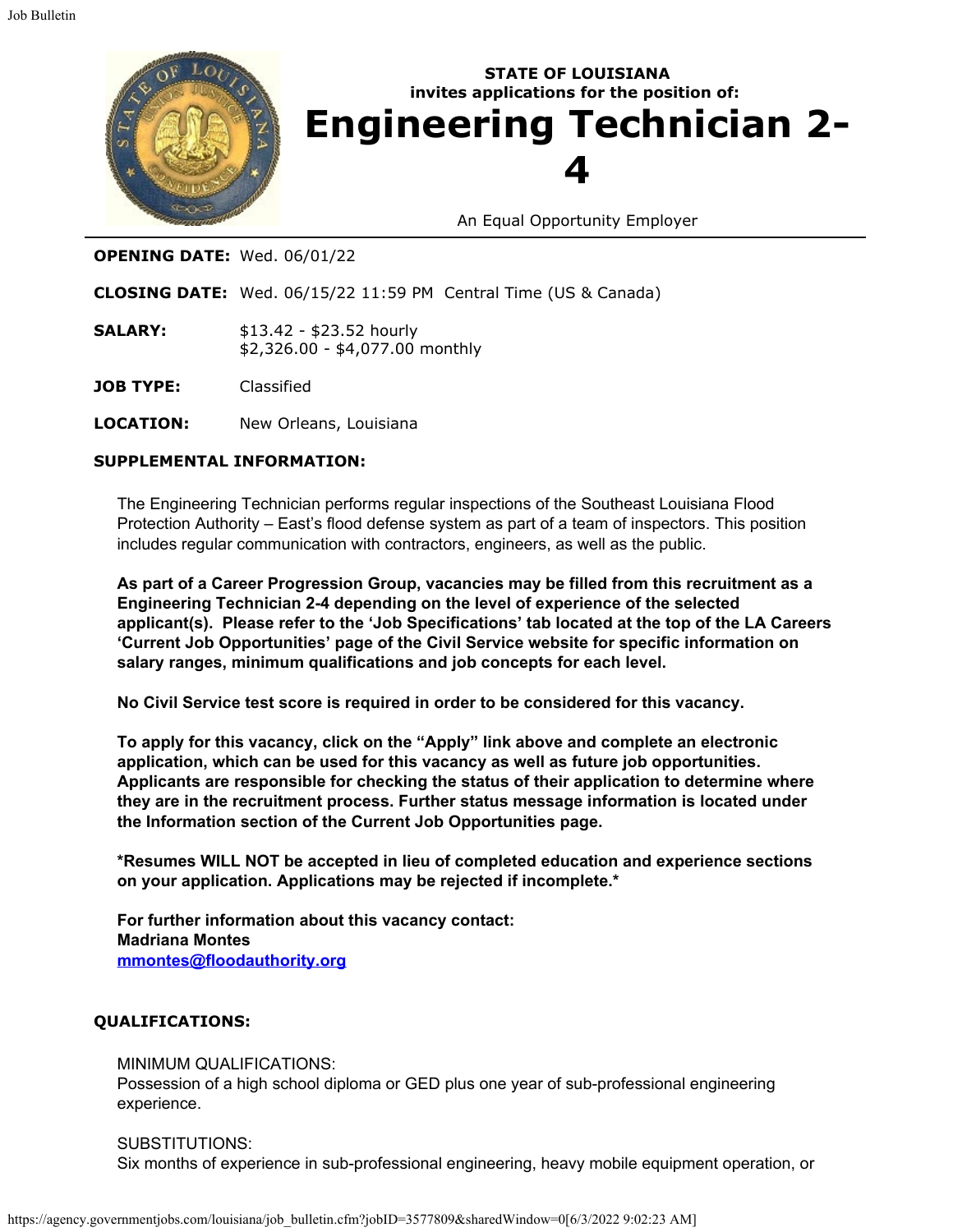mobile equipment maintenance will substitute for the high school diploma or GED.

College training will substitute for the required experience on the basis of thirty semester hours for one year of experience provided that six semester hours of each thirty are in one of these specialized fields: architecture, cartography, chemistry, construction management, construction technology, drafting, engineering, engineering graphics, engineering technology, geography, geology, industrial technology, landscape architecture, math, or physics. **All specialized course work credited must be in the same specialized field. A combination of course work from different fields will not be accepted.**

Full-time training in sub-professional engineering from a trade school or technical institute will substitute for the required experience on a month for month basis.

## NOTE:

Any college hours or degree must be from a school accredited by one of the following regional accrediting bodies: the Middle States Commission on Higher Education; the New England Commission of Higher Education; the Higher Learning Commission; the Northwest Commission on Colleges and Universities; the Southern Association of Colleges and Schools; and the Western Association of Schools and Colleges.

## **JOB CONCEPTS:**

Function of Work:

To perform a variety of basic sub professional engineering tasks as defined in the Examples Of Work Section.

Level of Work: Entry.

Supervision Received:

Close from an Engineering Technician 5, 6, 7, a professional engineer or manager of the agency served.

Supervision Exercised: None.

Location of Work: May be used by all state agencies.

Job Distinctions:

Differs from Engineering Technician 1 by the presence of more varied tasks and application of basic knowledge/skills acquired through experience or training.

Differs from Engineering Technician 3 by the continued focus on training and level of supervision received.

# **EXAMPLES OF WORK:**

### BRIDGE DESIGN:

Develops straightforward details of basic bridge components requiring limited knowledge of bridge structures. Completes routine engineering documentation with close guidance from higher-level technicians.

Increases overall drafting knowledge and applies skills to moderately difficult math calculations and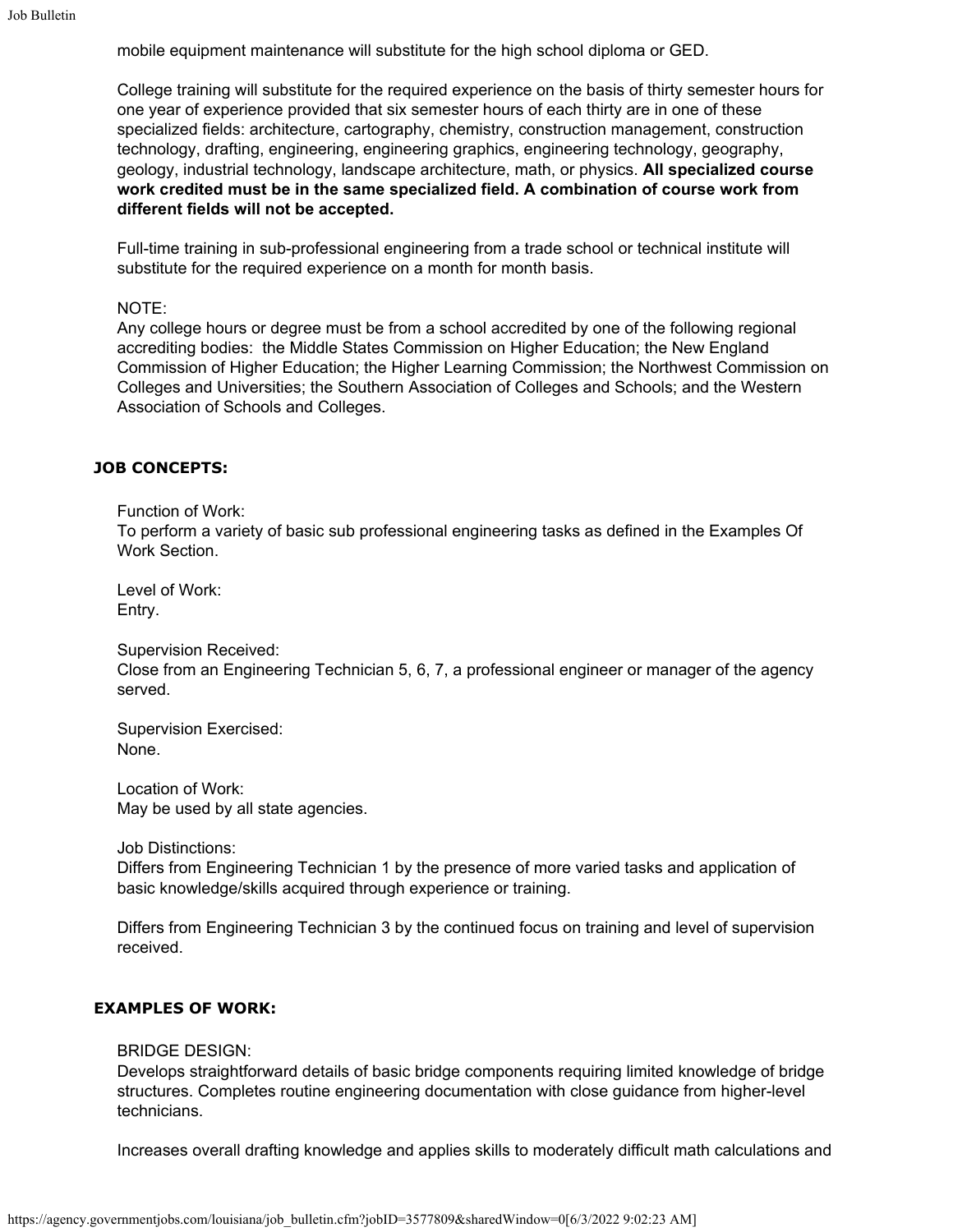bridge plans.

# CONTRACT SERVICES:

Reviews letter-size construction plans and/or off-system bridge construction plans and prepares draft bid documents.

Assists in the distribution of construction proposals and plans to prospective bidders by taking orders for such information and working with higher-level technicians in the Works Program to determine license requirements.

Assists with the maintenance of TOPS (Tracking of Projects System) by verifying that information on TOPS is consistent with the information on the contract, proposal, and plan title sheets.

Assists higher-level technicians with assigning project numbers on state funded projects; learns coding and how to assign federally funded project numbers.

Assists higher-level technicians in the preparation of construction proposals by entering and revising data in BIDS. Opens and maintains a record of received construction plans using the work unit's computerized database.

# DATA COLLECTION AND ANALYSIS:

Collects and extracts short session traffic volume and vehicle classification field data at permanent sites. Develops a daily work plan to install and remove the recorders from assigned monitoring sites and maintains complete and accurate records of work done and data collected.

Digitizes and creates transportation-related features using field collected data, aerial and satellite imagery and other GIS data sets. Performs accuracy and quality control of data and edits data to produce various maps and graphic products.

# DISTRICTS:

Inspects and/or gathers samples of drainage structures, Earthwork, base course, asphaltic concrete, PCC and other construction materials. Checks construction work for progress on contract plans and specifications. Completes all paperwork necessary for sampling and testing.

Increases familiarity and knowledge of Department procedures, policies, standards and specifications in order to process construction-related documents such as partial and final estimates; assists higher-level technicians in a Project Engineer's office engaged in these tasks.

Assists more senior technicians in conducting bridge inspections; performs simple mathematical computations and measurements.

Measures and computes simple areas of volumes for estimates of pay quantities. Prepares daily work diaries or field book entries.

Drafts plan sheets, calculates quantities and inputs information into BIDS program. Plots and drafts engineering/surveying drawings using personal computer and drafting software. Calculates quantities as needed to complete drawings.

Serves as rod-person/prism person in land survey crew. Serves as level instrument man and total station/data collector operator in survey crew. Loads/unloads, cleans and maintains survey equipment. Reduces, calculates and processes survey data.

Conducts traffic counts, speed studies and general data collection; compiles and presents data in a workable format.

Assists with entering data in an automated computer system and maintaining laboratory sample tracking systems. Learns basic technical terminology on the sampling of construction and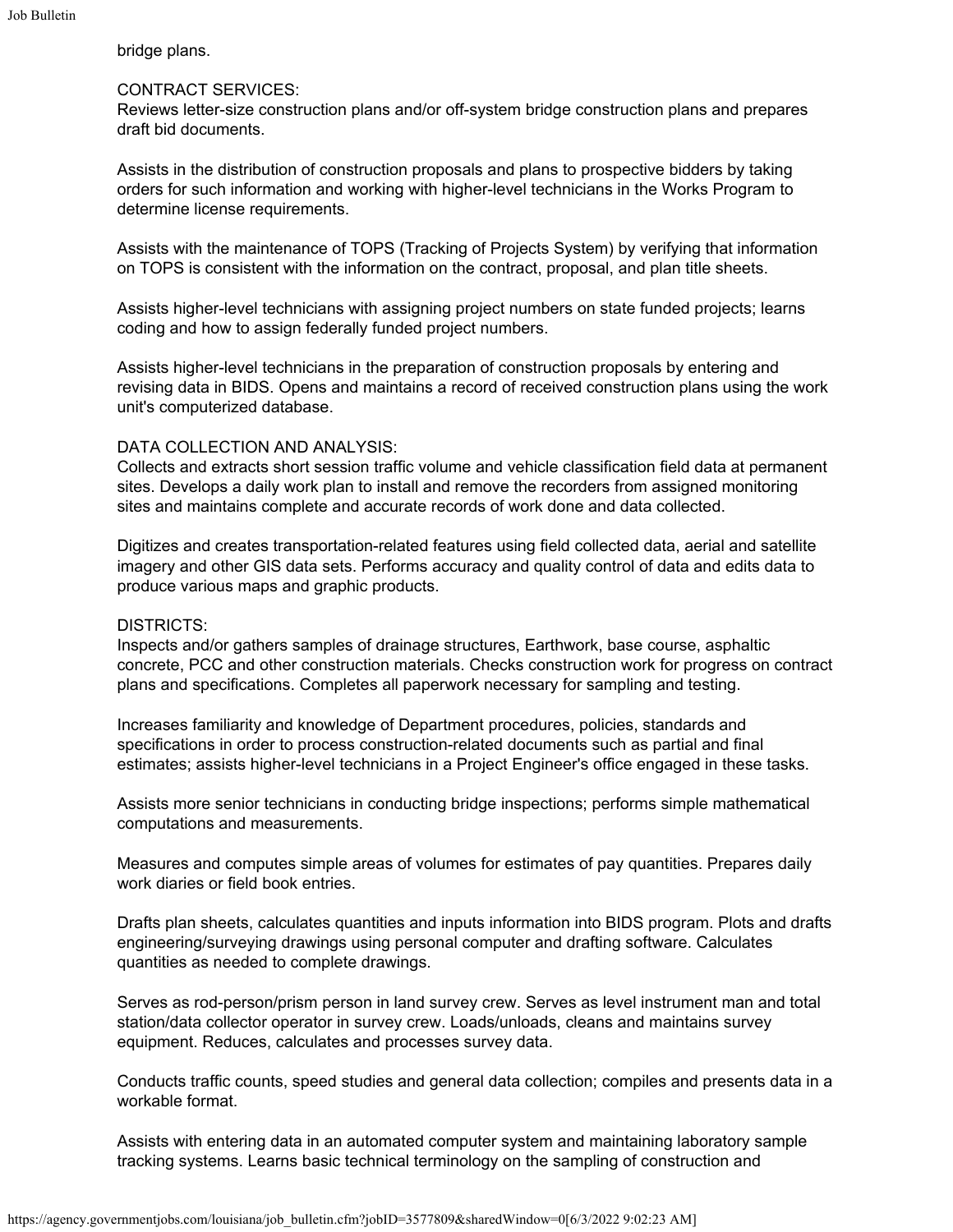maintenance materials, and operation of a profilograph; develops computer software and writing skills. Assists with interpretation of profilograph data to determine ride ability of construction projects.

Assists with data collection and compiling information necessary for a District Laboratory Engineer to recommend design considerations on district construction projects.

### LOCATION AND SURVEY:

Interprets aerial photographs by using stereoscope and stero-meter to perform compilations and extract data.

Calculates actual scale and altitude of aerial photography.

Reviews designs, cross-sections, survey plots, final ink drawings, and computer drawings for compliance with standards.

Learns how to use the total station and prism pole.

### MAINTENANCE:

Uses basic computer skills in the processing of bridge reports from District Headquarters.

Uses the inventory and inspection database system for the in-service bridges on and off the state system.

## MANAGEMENT SYSTEMS:

Reviews condition and inventory data of pavements and bridges; reports problems to lead worker.

Maintains database files to summarize data reviews and delivers quality reports on data collection to the lead worker.

# MATERIALS TESTING:

Prepares samples and performs routine testing to determine material properties such as compressive strengths, tensile strengths, absorption, unit weights, viscosities, moisture contents, etc. on materials for quality assurance and source approvals.

Reviews sample identification forms that accompany samples for adequacy and completeness.

Performs basic tasks such as sample extraction, installing casing, attaching and breakdown of drill systems, and slurry preparation for sealing boreholes.

Assists higher-level technicians in setting up equipment for drilling and in-situ testing.

Perform standard calibration procedures on nuclear density gauges, tensile and compression test equipment, laboratory scales and balances, pavement smoothness measurement devices and other testing equipment to assure compliance with state and national standards.

Analyzes test data for completeness prior to entry into automated testing system.

## PUBLIC WORKS AND WATER RESOURCES:

Assists in preparing Advisory Permit responses to government agencies that grant permits.

Prepares correspondence from the Water Resources Permit Advisory Unit for mailing.

Assists in maintaining Permit Records by means of manual filing and Automated Document Management.

Assists with water dam safety inspections, well registration, licensing forms, and data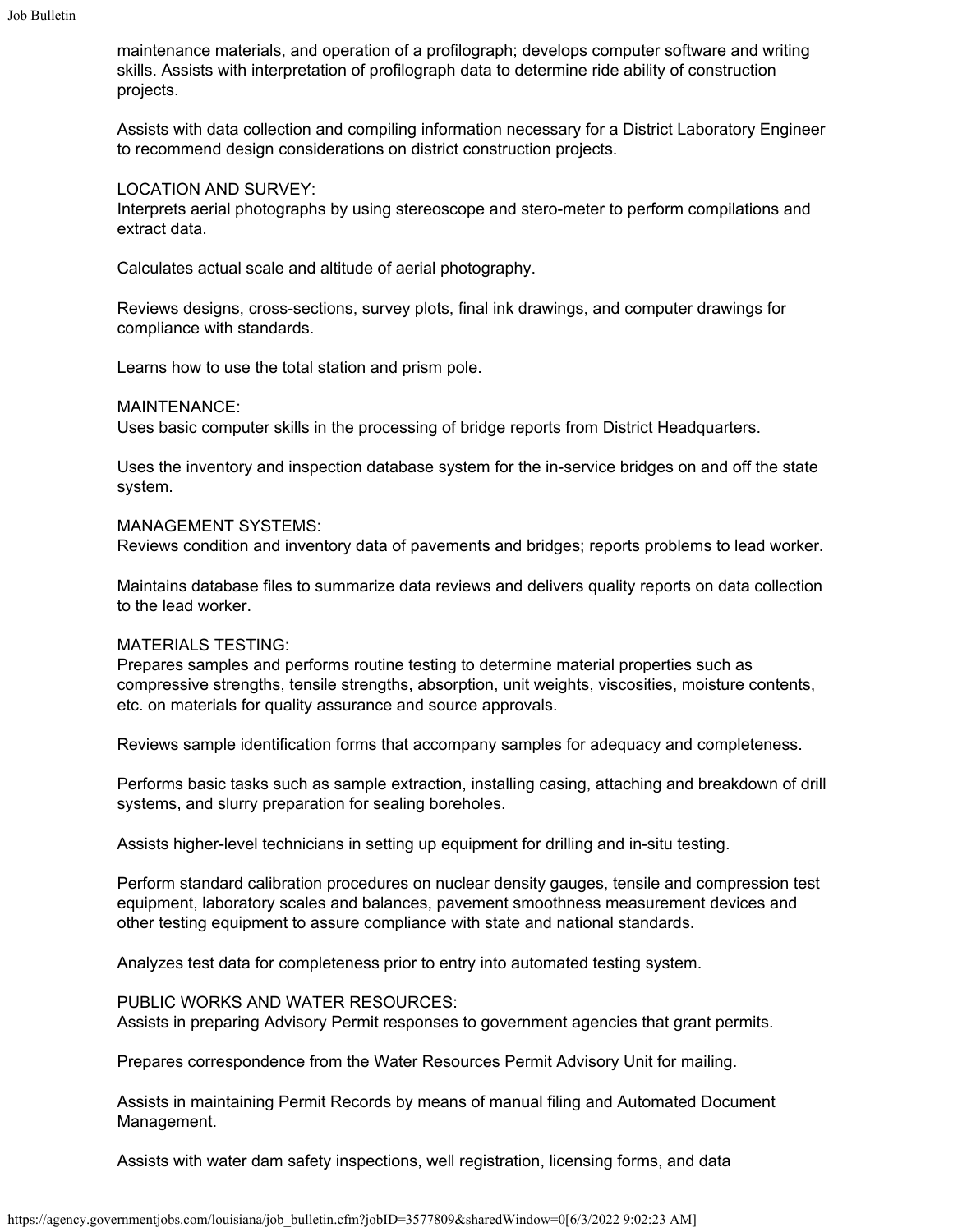collection/input. Assists in the review of requests for right-of-way submitted by the U.S. Army Corps of Engineers.

#### RESEARCH:

Performs more complicated engineering research tests in area of expertise under direct supervision of lead worker/engineer supervisor team to support specific research tasks and studies.

#### ROAD DESIGN:

Develops routine details of basic road plans with limited knowledge. Completes routine engineering documentation with close guidance from senior technicians.

Increases overall drafting knowledge and applies skills to moderately difficult math calculations and road plans.

#### TRAFFIC ENGINEERING AND SERVICES:

Uses CADD software to create drawings; plots and drafts engineering/surveying drawings using personal computer and drafting software.

Conducts traffic counts, speed studies and general data collection; compiles and presents data in a workable format.

Performs basic testing procedures and operation of testing equipment for quality assurance testing of construction and maintenance materials such as sign sheeting and pavement markings. Performs sampling procedures for testing traffic marking and sign sheeting materials.

#### TRANSPORTATION PLANNING AND SAFETY:

Prepares computerized Crash Data Reports requested from DOTD engineers, technicians, attorneys, Federal Highway Administration officials and/or other state agencies.

Reviews Police Crash reports sent to DOTD and marks the reports for the location of the crash.

APPLICATIONS MAY BE FILED ONLINE AT: <http://agency.governmentjobs.com/louisiana/default.cfm>

OUR OFFICE IS LOCATED AT: For agency contact information, please refer to the supplemental information above. Louisiana State Civil Service, LA 70802 (866) 783-5462 [jobs@la.gov](mailto:jobs@la.gov)

Job #157213 ENGINEERING TECHNICIAN 2-4 CD

An Equal Opportunity Employer

# **Engineering Technician 2-4 Supplemental Questionnaire**

\* 1. Do you possess and maintain a valid driver's license?

 $\Box$  Yes  $\Box$  No

\* 2. Do you have experience with tailoring and operating boats?

 $\Box$  Yes  $\Box$  No

\* 3. What are your career interests?